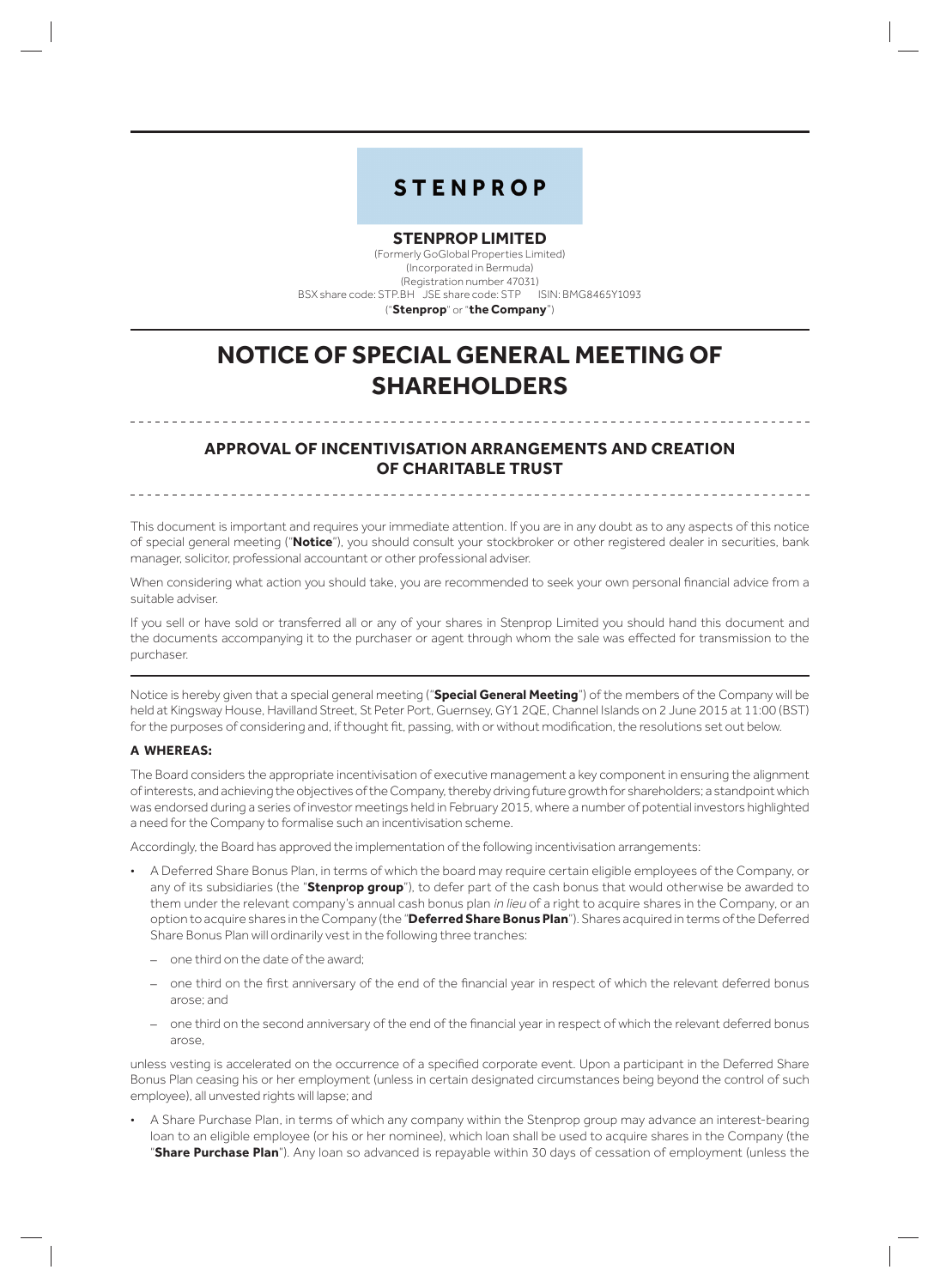participant ceases employment in circumstances beyond his or her control, in which case the loan is repayable within 12 months), and must in all circumstances be repaid within 10 years. All dividends paid to such employees (or his or her nominee), by virtue of their shareholding, will first be utilised to discharge any interest outstanding in terms of the loan advanced in terms of the Share Purchase Plan,

#### (together, the "**Share Incentive Plans**").

The aggregate number of shares which may be subscribed for by eligible persons under and in terms of the Share Incentive Plans, during any period of 10 years, shall at no time exceed 10% of the ordinary share capital of the Company in issue.

While the approval of the Share Incentive Plans by shareholders of the Company is not strictly required, whether in terms of the constitutional documents of the Company or otherwise, the Board nevertheless seeks such approval, as a matter of good corporate governance, and proposes the following resolutions:

## **ORDINARY RESOLUTION NUMBER 1: DEFERRED SHARE BONUS PLAN**

"RESOLVED THAT the Deferred Share Bonus Plan, adopted by the directors of the Company on 28 April 2015, a copy of which is available for inspection on the Company's website, be and is hereby approved".

This resolution requires the approval of more than 50% of the voting rights of shareholders exercised on the resolution.

## **ORDINARY RESOLUTION NUMBER 2: SHARE PURCHASE PLAN**

"RESOLVED THAT the Share Purchase Plan, adopted by the directors of the Company on 28 April 2015 , a copy of which is available for inspection on the Company's website, be and is hereby approved".

This resolution requires the approval of more than 50% of the voting rights of shareholders exercised on the resolution.

## **B WHEREAS:**

The Board considers seriously its duty to implement a social responsibility programme.

Accordingly, the Board has approved the creation of a charitable trust in order to generate funds and make donations for purposes approved by the trustees and an advisory committee to be formed for such purpose.

Subject to the approval of shareholders the Board intends to issue and sell to the trust 10 million new shares in the Company. This represents an increase in the shares in issue of approximately 4%. The sale price will be the average market price of the shares for the 15 days prior to the new issue, and will be financed by a loan from the Company.

The loan will be advanced on a non-recourse basis and will be repayable on a pro rata basis as and when shares are sold, but in any event within five years. The intention is for the trust to sell shares when the price of the shares increases, with the objective of creating a surplus of 15% on the issue price.

The interest on the loan will be equivalent to the dividends received by the trust by way of distributions on the shares held by it.

## **ORDINARY RESOLUTION NUMBER 3: CHARITABLE TRUST**

"RESOLVED THAT the directors of the Company be and are hereby authorised to create a charitable trust on such terms as they may in their sole discretion determine and to issue and sell to it 10 million new shares in the Company on terms materially as described in the notice of special general meeting of shareholders dated 6 May 2015."

This resolution requires the approval of more than 50% of the voting rights of shareholders exercised on the resolution.

By order of the Board

## **Sharon Ward**

for and on behalf of Apex Fund Services Ltd Corporate Secretary

#### 6 May 2015

**Notes:** 

- Dematerialised shareholders who wish to attend the Special General Meeting must instruct their CSDP or broker to provide them with the necessary authority to attend.
- Certificated shareholders unable to attend the Special General Meeting, but who wish to vote, are requested to complete the attached form of proxy and return it (together with the Power of Attorney and other authority, if any, under which it is signed, or a notarially certified office copy thereof) to Computershare Investor Services (Proprietary) Limited, either by depositing it at 70 Marshall Street, Johannesburg, 2001, via email to proxy@computershare.co.za, or via post to PO Box 61051 Marshalltown 2107 South Africa, to be received no later than 12:00 noon (South African time) on 29 May 2015.
- Dematerialised shareholders who are unable to attend the Special General Meeting, but who wish to vote, must timeously provide their CSDP or broker with their voting instructions in terms of the custody agreement entered into between that shareholder and the CSDP or broker.